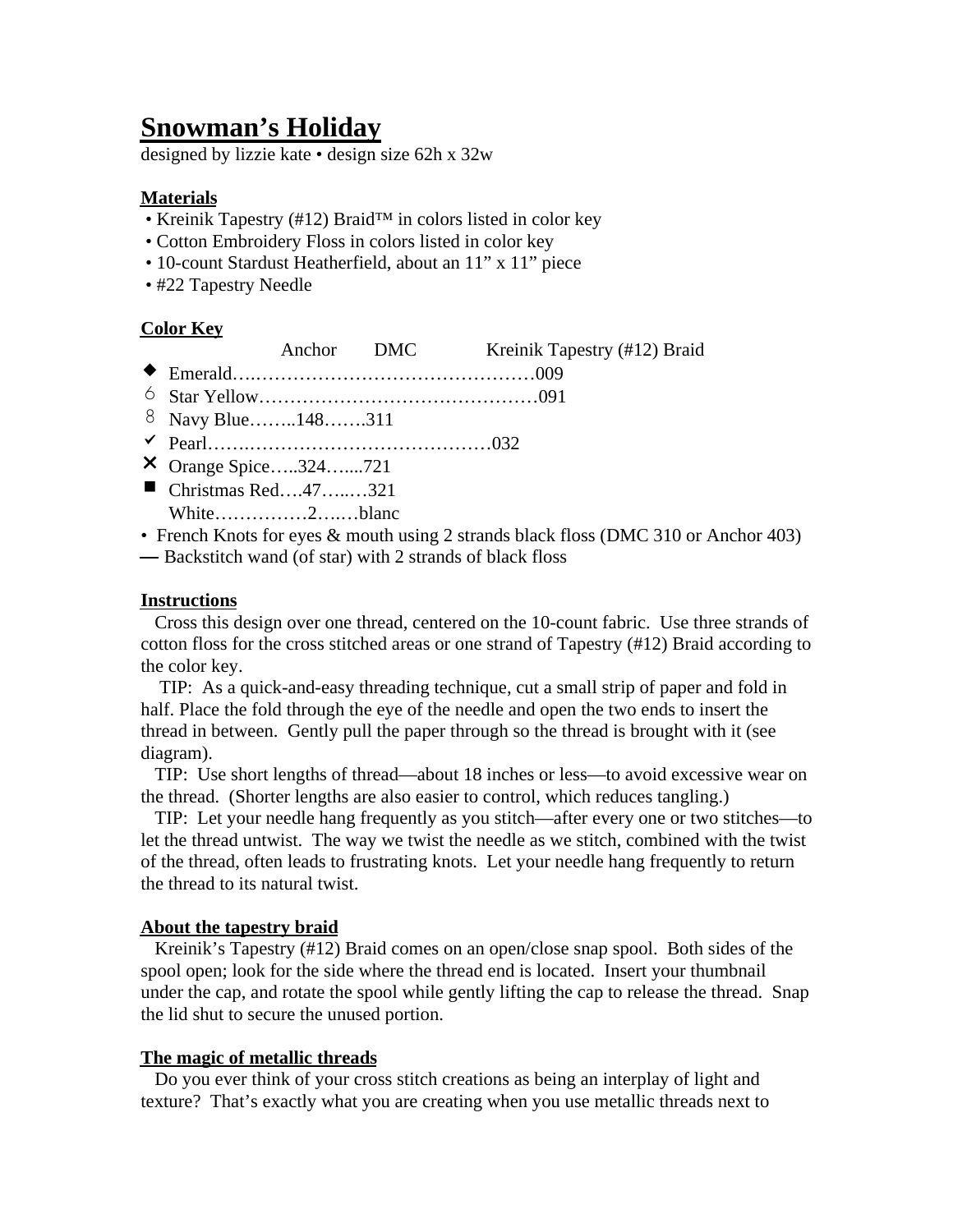cotton floss. Each thread type has a different feel and appearance. When used next to matte cotton floss in a stitched project, metallic threads create elements of sparkling light and contrasting texture.

 Metallic threads also add a sense of realism to needlework due to their ability to reflect light. Look at objects around you to notice which ones naturally reflect light: snow, dew, gemstones, patent-leather shoes, etc. Metallic threads help you realistically recreate these objects in needlework. You can create vibrant, true-to-life, visually exciting stitchery.

If you have problems downloading this chart, you can obtain a copy by sending a #10 self-addressed, stamped envelope to: "Web/Snowman's Holiday," 3106 Timanus Lane, Suite 101, Baltimore, MD 21244 USA. Overseas inquiries: please provide adequate postage.

© Copyright 1999 Kreinik Mfg. Co., Inc. Snowman's Holiday. This chart may be reproduced but not kitted or sold.